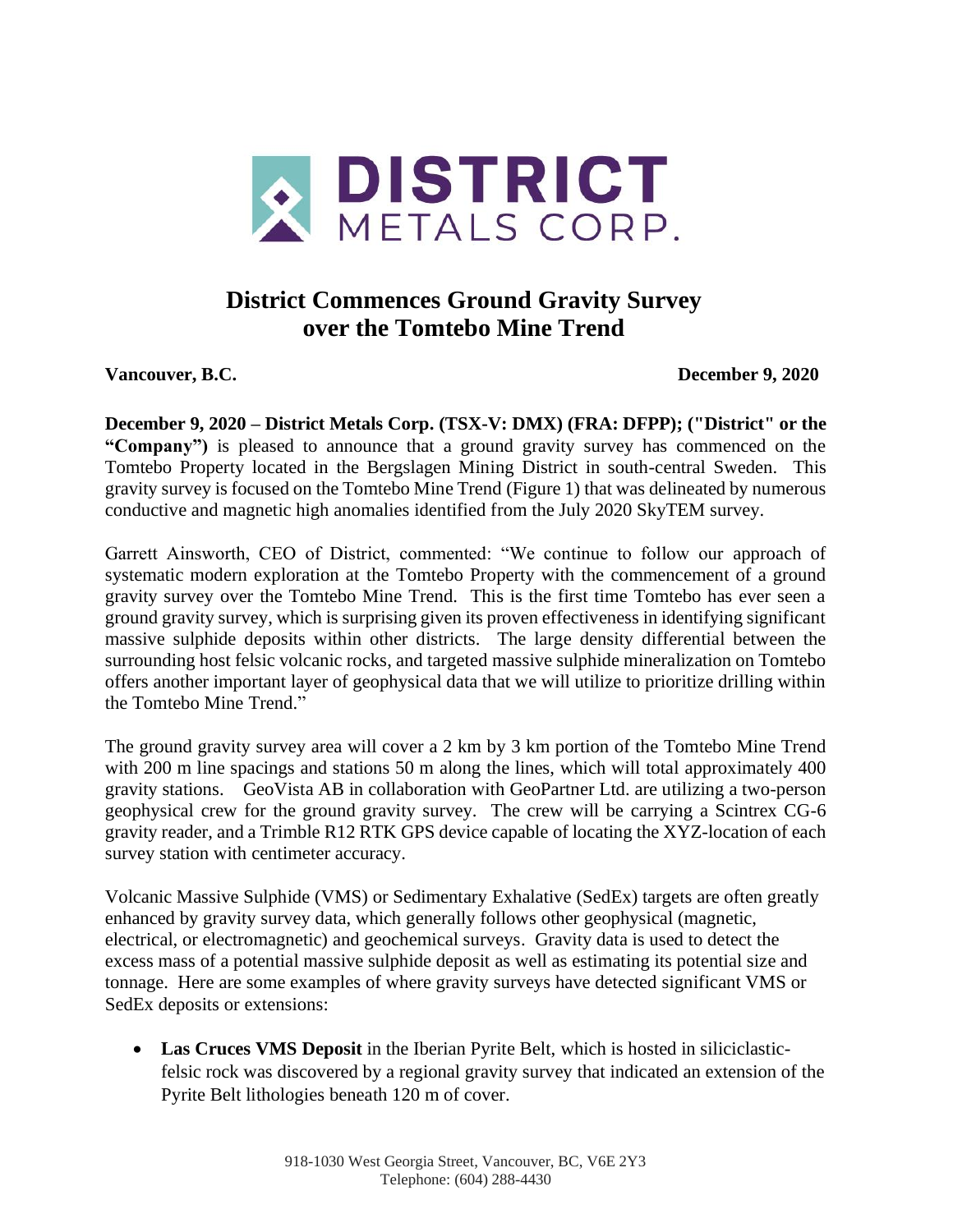- **Lagoa Salgada VMS Deposit** in the Iberian Pyrite Belt was discovered through gravity due to the relatively dense ore body that is hosted in a much less dense volcaniclasticsedimentary host rock. This deposit is covered by a 128 m thick cover of Tertiary strata and is associated with a 15 m thick gossan.
- **Greens Creek VMS Deposit** in Alaska where ground gravity data confirmed the extension of the mined ore body at depth and provided valuable information for exploration drilling. The survey area is characterized by very steep topography, muskeg, and poor topographic information, which is not the case on the Tomtebo Property.
- **Macmillan Pass SedEx Project** in the Yukon recently utilized ground gravity that identified gravity high anomalies. Drill testing of these gravity high anomalies returned wide zones of massive sulphide (sphalerite-galena-pyrite) mineralization.
- **Tambogrande VMS System** in northwest Peru utilized ground gravity in 1999 that produced significant anomalies. Drill testing of these gravity anomalies resulted in the discovery of the TG3 and B5 Deposits, and increased mineral resources of the TG1 Deposit.
- **Bisha VMS Deposit** in Eritrea showed as two gravity high anomalies in 2003.
- **Emba Derho Deposit** in Eritrea showed as one gravity high anomaly in 2005.
- **VMS deposits in the Bathurst Mining Camp** have been targeted with the use of gravity survey data, which has been especially effective where mineralization is often dominated by non-conductive zinc sulphides (sphalerite).

## **Gravity Survey Background**

Gravity surveys measure differences in the Earth's gravity field in milligals (mGal), which is sensitive to variations in rock density, and can be used to detect excess mass, which may indicate a potential massive sulphide deposit at depth, and to estimate the size of the excess mass. The sulphide minerals found in massive sulphide (VMS or SedEx) deposits have relatively high specific gravity values in marked contrast to lower specific gravity values measured in their sedimentary and volcanic host rocks. Massive sulphide mineral density ranges from 4.0 to 7.5 g/cm<sup>3</sup> while the felsic volcanic host rock ranges from 2.6 to 2.8 g/cm<sup>3</sup>. Gravity high anomalies are typical VMS and SedEx signatures that center over these types of deposits.

Volcanic Massive Sulphide (VMS) and SedEx deposits can often be identified by gravity survey data. Metal content zonation within VMS systems in particular is typical from proximal feeder copper-gold zones being strongly conductive and weakly to strongly magnetic with the more distal SedEx silver-zinc-lead zones being weakly- to non-conductive and weakly to strongly magnetic, which can be greatly complemented by gravity data. Exploration drilling should be prioritized in areas that exhibit at least two coincident anomalies of conductivity, magnetics, or gravimetry.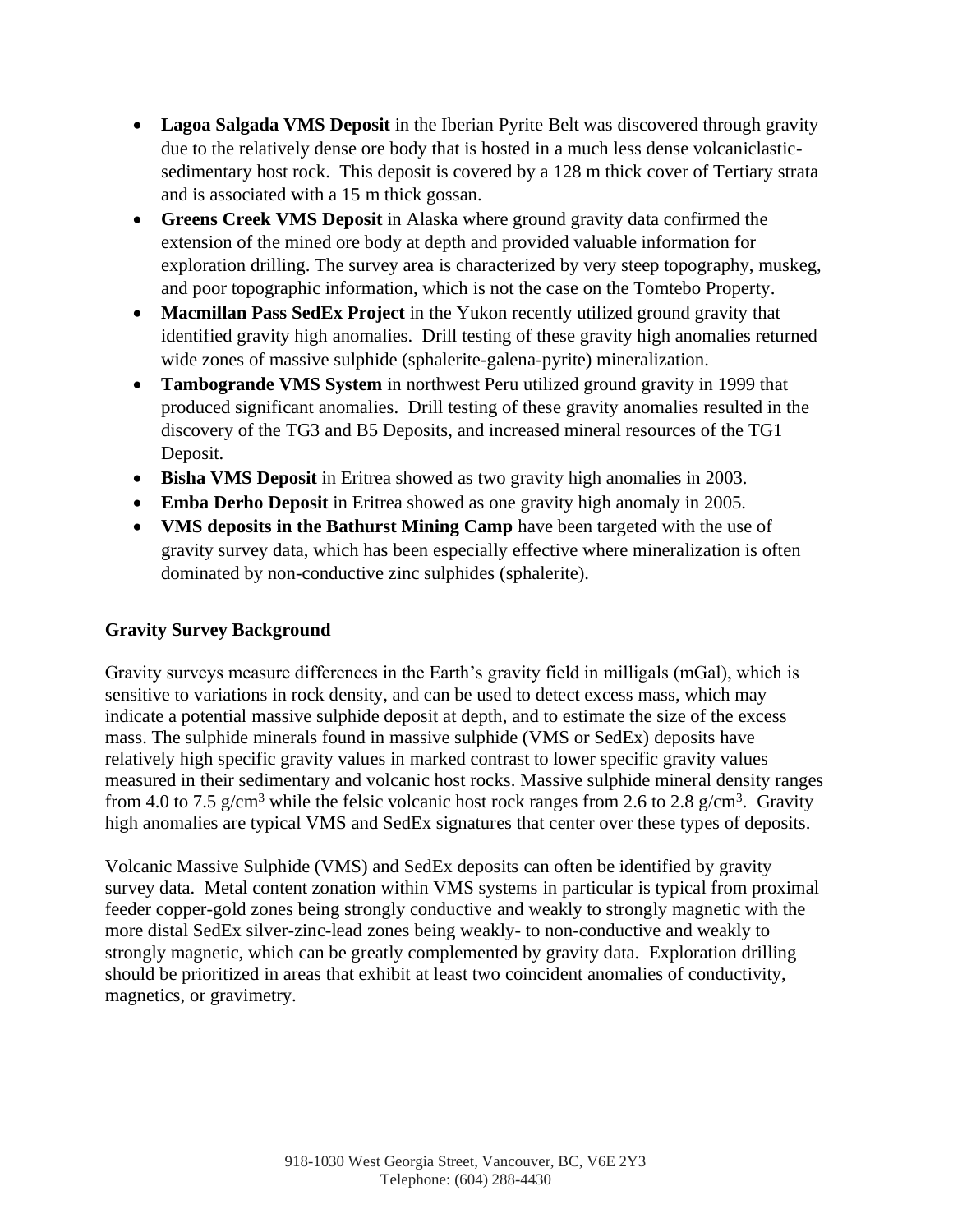

### **Figure 1: Ground Gravity Survey Plan**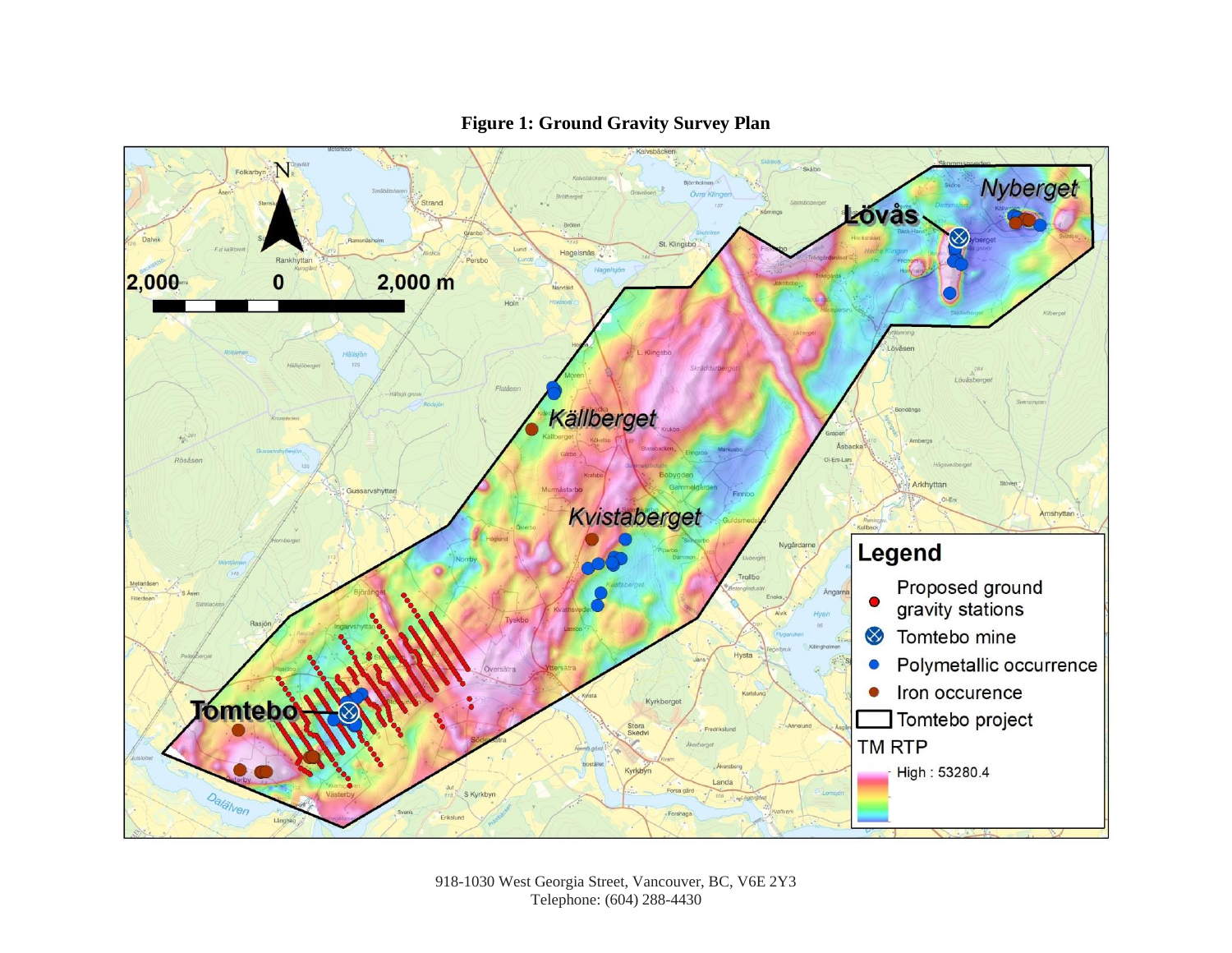#### **Technical Information**

All scientific and technical information in this news release has been prepared by, or approved by Garrett Ainsworth, PGeo, President and CEO of the Company. Mr. Ainsworth is a qualified person for the purposes of National Instrument 43-101 - *Standards of Disclosure for Mineral Projects.*

Mr. Ainsworth has not verified any of the information regarding any of the properties or projects referred to herein other than the Tomtebo Property. Mineralization on any other properties referred to herein is not necessarily indicative of mineralization on the Tomtebo Property.

#### **About District Metals Corp.**

District Metals Corp. is led by industry professionals with a track record of success in the mining industry. The Company's mandate is to seek out, explore, and develop prospective mineral properties through a disciplined science-based approach to create shareholder value and benefit other stakeholders.

The advanced exploration stage Tomtebo Property, located in the Bergslagen Mining District of south-central Sweden, is the Company's main focus. The Tomtebo Property comprises 5,144 ha, and is situated between the historic Falun Mine and Boliden's Garpenberg Mine located 25 km to the northwest and southeast, respectively. Two historic polymetallic mines and numerous polymetallic showings are located on the Tomtebo Property along an approximate 17 km trend that exhibits similar geology, structure, alteration and VMS/SedEx style mineralization as other significant mines within the district. Mineralization that is open at depth and along strike at the historic mines on the Tomtebo Property has not been followed-up and modern systematic exploration has never been conducted on the Property.

On Behalf of the Board of Directors

"*Garrett Ainsworth*" President and Chief Executive Officer

(604) 288-4430

#### *Neither TSX Venture Exchange nor its Regulation Services Provider (as that term is defined in policies of the TSX Venture Exchange) accepts responsibility for the adequacy or accuracy of this release.*

#### *Cautionary Statement Regarding "Forward-Looking" Information.*

*This news release contains certain statements that may be considered "forward-looking statements" within the meaning of applicable securities laws. In some cases, but not necessarily in all cases, forward-looking information can be identified by the use of forward-looking terminology such as "plans", "targets", "expects" or "does not expect", "is expected", "an opportunity exists", "is positioned", "estimates", "intends", "assumes", "anticipates" or "does not anticipate" or "believes", or variations of such words and phrases or state that certain actions, events or results "may", "could", "would", "might", "will" or "will be taken", "occur" or "be achieved" and other similar expressions. In addition, statements in this news release that not historical facts are forward looking statements including anticipated results of future exploration and the results of additional compilation work.*